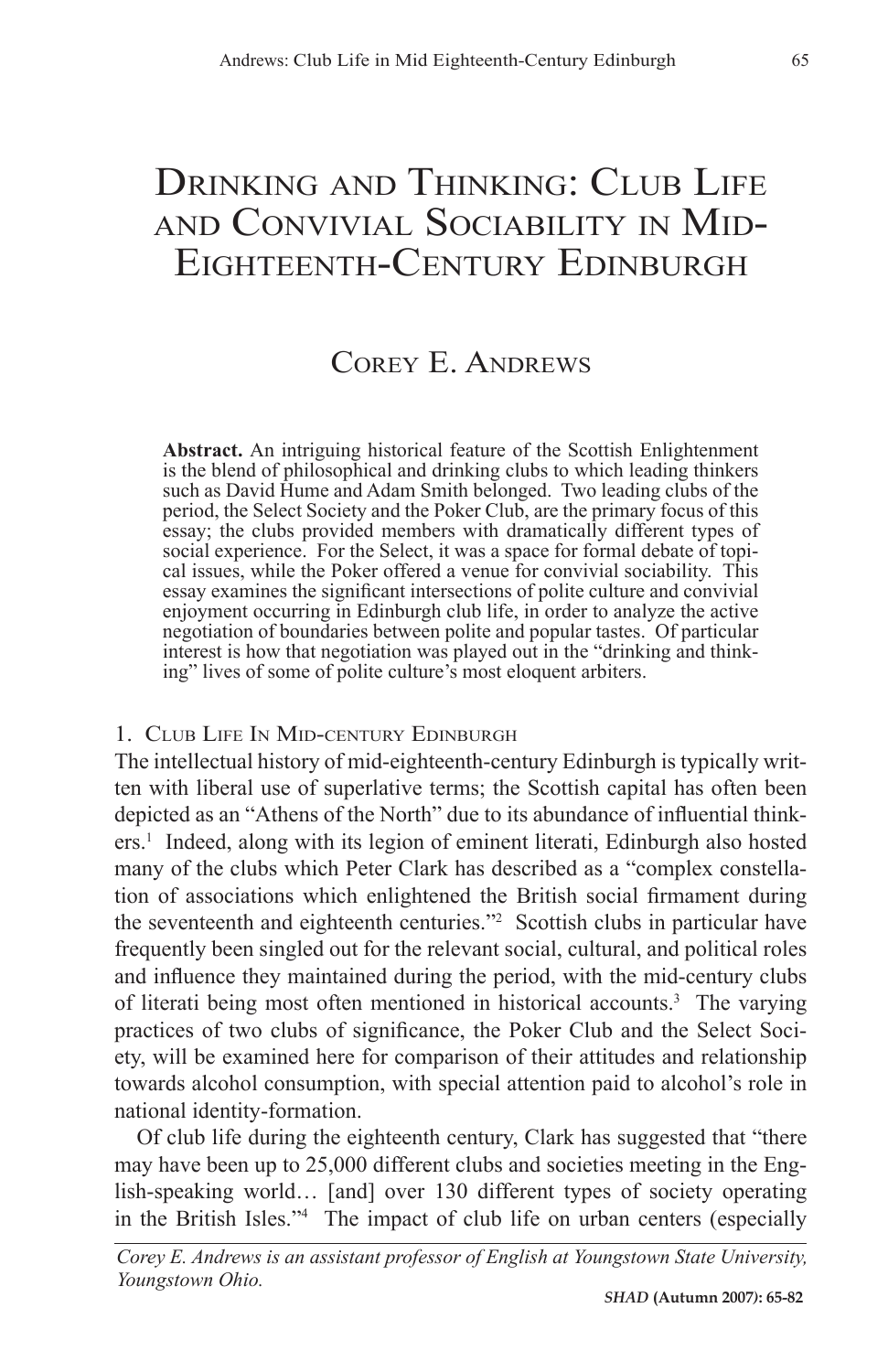London) has been well-recorded in contemporary historical research, as have Scotland's numerous clubs and organizations. Clark comments that "Georgian Edinburgh became a brilliant centre of associational life, adorned by famous literary and learned societies such as the Select Society and the Philosophical Society of Edinburgh,"<sup>5</sup> and these groups have received more than sufficient historical attention. However, while many other Scottish clubs have been examined as possible sites of nationalist resistance, few historians or critics have considered the subversive potential of mid-century clubs like the Poker.<sup>6</sup> Many social histories tend to collapse all clubs from the mid-century into a single overriding example of "improvement" through civic association; unfortunately, this approach obscures core differences that separated and distinguished clubs like the Poker and the Select Society, groups which shared members but not ideologies.<sup>7</sup>

A key difference can be discerned in the clubs' perceptions and practice of sociability; as Phil Withington has noted, "just as early modern people had their own understandings about familial structure, economic exchange and social differentiation, so they had a very clear sense of sociability as a distinct social practice."8 Sociability naturally took different forms when practiced by different groups in different settings, and this is particularly the case with the Poker and the Select Society. This can be witnessed in the contemporary account of the clubs by James Boswell, a member of the Select Society who was not selected to join the Poker. In a journal entry for July 13, 1763, he recorded his disappointment and disapproval of the former group. "I must find one fault with all the Poker Club, as they are called," he wrote. "They are doing all that they can to destroy politeness. They would abolish all respect due to rank and external circumstance."9

Ever conscious of his place in the social hierarchy, Boswell recoiled at the rude behavior of the Poker Club, finding its exclusivity no marker of gentility. He also recorded in the same entry his wounded pride – "I own I would rather want their instructive conversation than be hurt by their rudeness" – and concluded that only when the Poker's company was "qualified by the presence of a stranger" was the club worthwhile.10 It is instructive to inquire into what exactly made the Poker Club such a different social experience than the Select Society. Made up largely of disenchanted Select Society members, the Poker Club was even more "select" than its predecessor and its purpose even more focused. A primary goal shared by both clubs was to argue the case for a Scottish militia, but the Poker's apparent lack of "all respect due to rank and external circumstances" distinguished it from the Select Society. A look at the Poker's membership rolls confirms Richard Sher's observation that the Poker's "mixture of gentry (and some nobility) with men of letters and of 'the Liberal Professions'… was unusual."11 Another core difference can be noticed in the Poker's valuation of convivial sociability. Following a cultural and social model based on convivial sociability, the Poker broke from the Select Society's admitted elitism in order to approach the matter of the Scottish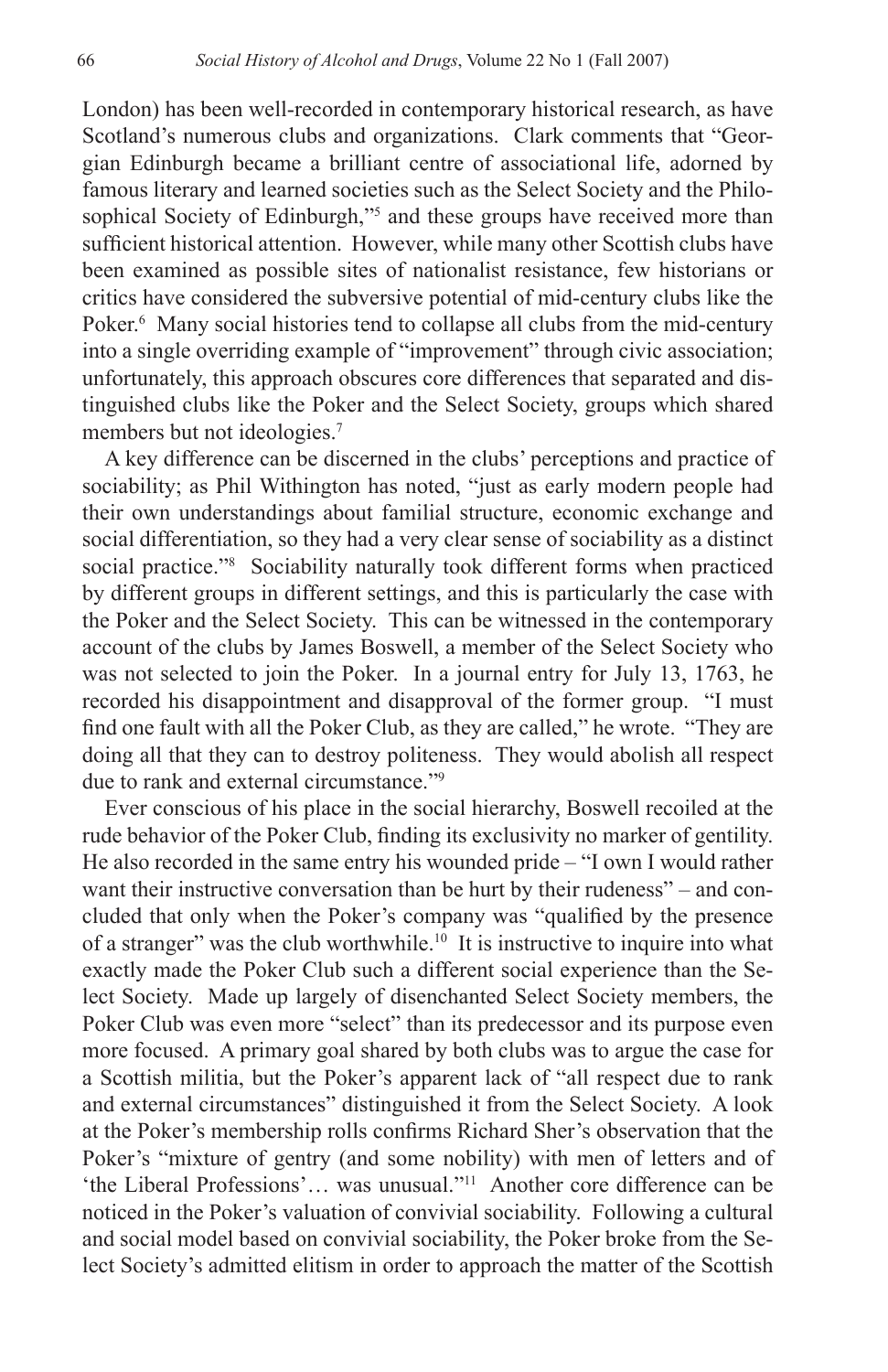militia in a differing context and style. For Boswell, this made the club fundamentally opposed to the Select Society; he complained in his journal that the Poker Club "would live like a kind of literary barbarians."<sup>12</sup>

A member of both groups, David Hume confirmed Boswell's assessment of the Poker's "barbarian" tendencies when he wrote to Adam Ferguson in 1763 that he "really wish[ed] often for the plain roughness of the Poker."13 In contrast to Boswell and the Select Society, Hume regarded the Poker as a more effective club better able to discuss and potentially resolve common concerns. Careful examination of both clubs reveals that "plain roughness" was a key element in the social experience offered to members of the Poker Club; it was manifested in convivial sociability, as well as instigated and sustained by alcohol consumption. The Select Society thus found its functional antithesis in the Poker, where many of the same men worked to resolve the same problems by means of a wholly different means and style of sociability. Allowed and allowing themselves to drink and think, the Poker Club members created an opportunity for the intimate exchange of ideas and strategies, conflating work and pleasure, excess and intellect.

#### 2. Theories Of Consumption

Despite its renown for intellectual and scholastic achievement, the world of mid-century Edinburgh often borrowed more from the model of symposium than trivium and quadrivium. Convivial to its core, the divided city of Old and New Edinburgh was typically united only by a shared enthusiasm for the pleasures of the bottle. As Roy Porter has argued, "the Georgian age prized heavy-drinking as a manly and sociable custom."<sup>14</sup> For mid-century Scots such patterns of excessive alcoholic consumption were not unusual and can be attributed to a number of well-recognized social and historical factors. Peter Clark has claimed in *The English Alehouse* that "the growth of business drinking also owed something to rising conspicuous consumption in post-Restoration society,"15 and Judith Hunter has suggested that "there was little concern for disorderly behaviour or excessive eating and drinking at the clubs and other establishments frequented by the upper and middle classes."16 In fact, Jessica Warner has highlighted the link between excessive drinking and eating, where historically "excessive drinking [has been labeled] as a mere subset of excessive eating."17 The meta-narrative of alcoholism had yet to acquire an active role in regulating and policing patterns of consumption, thereby leaving convivial sociability open to all types and manners of social application.

As will be explained, the most visible form of Scottish social life at the time – club life – often literally used alcohol consumption as a key agent in both club formation and political propaganda. This unusual fact about mideighteenth-century Edinburgh, elided in many histories of the period, deserves further consideration in the historical and critical discourses of British intellectual history. That said, drinking practices in eighteenth-century Scotland have been not been ignored in social histories of the period by any measure.<sup>18</sup>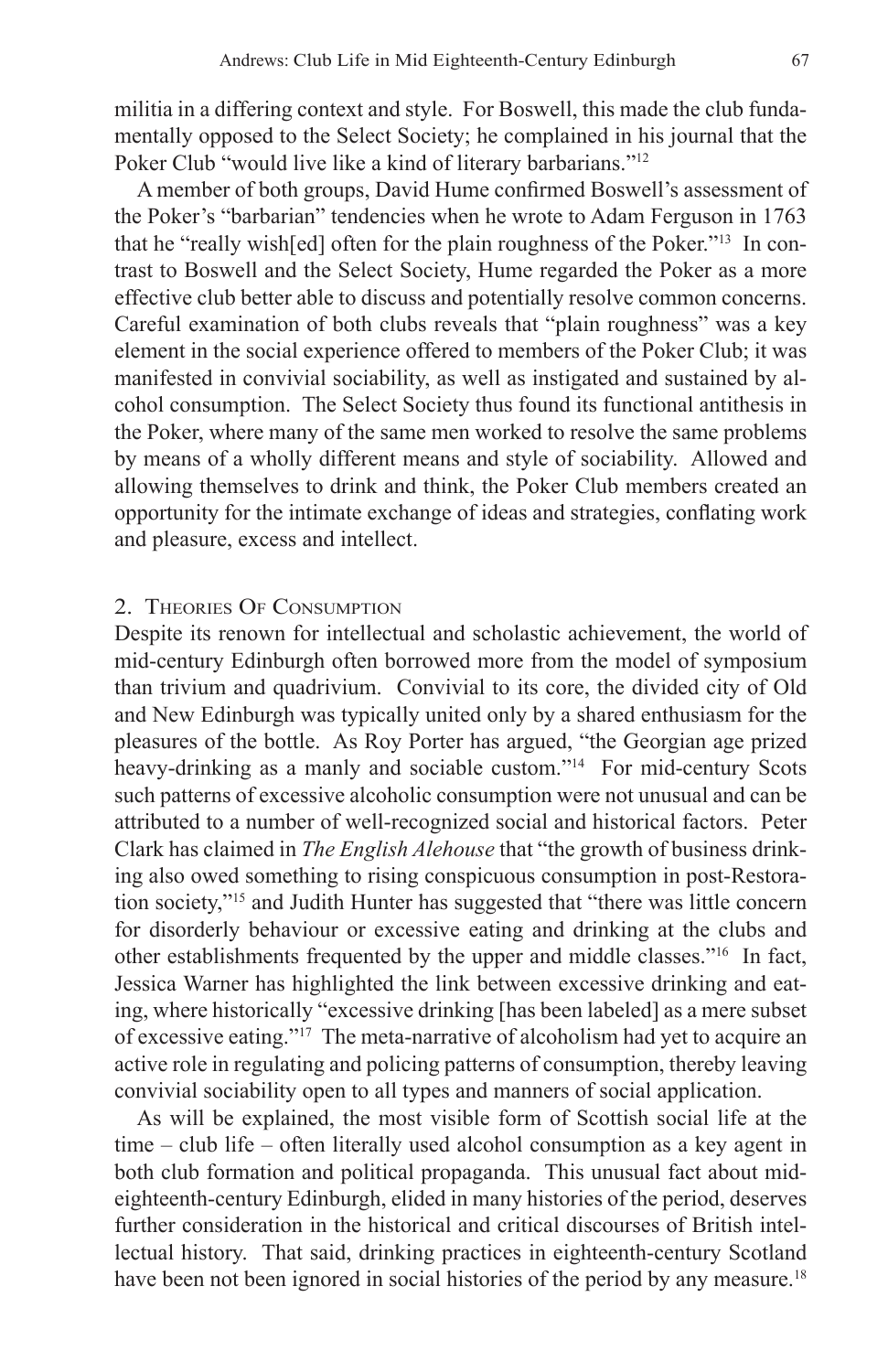In "The Drinking Man's Disease," Porter has remarked of excessive alcohol consumption during the eighteenth century that "if England was bad, Scotland was much worse."<sup>19</sup> National stereotyping as it relates to alcohol consumption has undoubtedly contributed to the "legend of drunken Scotland," perceptively analyzed by Daniel Paton.<sup>20</sup> Like the Irish, Scots have been frequently depicted as excessive consumers of alcohol, especially distilled spirits. As a marker of national identity, the "drunken Scot" has had as much staying power as tartans and shortbread tins.

Several realities of eighteenth-century Scottish life refute this stereotypical view, most notably as it relates to alcohol's availability and consumption patterns. Porter has noted that for many people of the time, alcohol was a safer choice to drink than water; he states that "given the impure nature of the water supply, fermented beverages formed safe as well as warming, nourishing and convivial drinks."21 Add to this the social dimension of convivial sociability, where excessive consumption of alcohol was often regarded as an affirmative act of belonging to groups and nations. In his introduction to *Drinking Cultures*, Thomas Wilson argues that drinking is "an act of identification, of differentiation and integration, and of the projection of homogeneity and heterogeneity, particularly in social arenas of ethnicity and national identity."<sup>22</sup> This nationalist function operated not only in Scotland but in England as well; referring to the "beefsteak" emblematized and celebrated by English clubs and citizens, Porter claims that "rhythms of work and rituals of sociability centered on celebrations that symbolically linked cheer, conviviality and community… Beefsteak became the national emblem for Englishmen whose manhood seemingly hinged upon being three-bottle fellows."23

Along with these historical factors one must also include pre-temperance views of consumption, derived and endorsed by many ancient and medieval practices. In fact, Mariana Valverde states in *Diseases of the Will* that

Christianity regarded the pleasures of consumption as problematic only if linked to sinful desires; feelings were not very important. The Greeks in turn emphasized neither desires nor feelings, focusing rather on the aesthetic proportions of the conduct in question: excessive indulgence in eating, drinking and sex was for them problematic if connected to lack of harmony and balance.<sup>2</sup>

Perceptions and practices of excessive consumption certainly changed throughout the eighteenth century, but those changes were largely effected by specific historical events that can be linked to emergent, not nascent temperance ideologies.

#### 3. Sites Of Consumption

Many changes in the perception of excessive alcohol consumption can be tied to new sites for consumption of alternative beverages, most notably coffee. Brian Cowman's work has recently demonstrated how intermeshed the social world of the coffeehouse was with specific political ideologies, casting doubt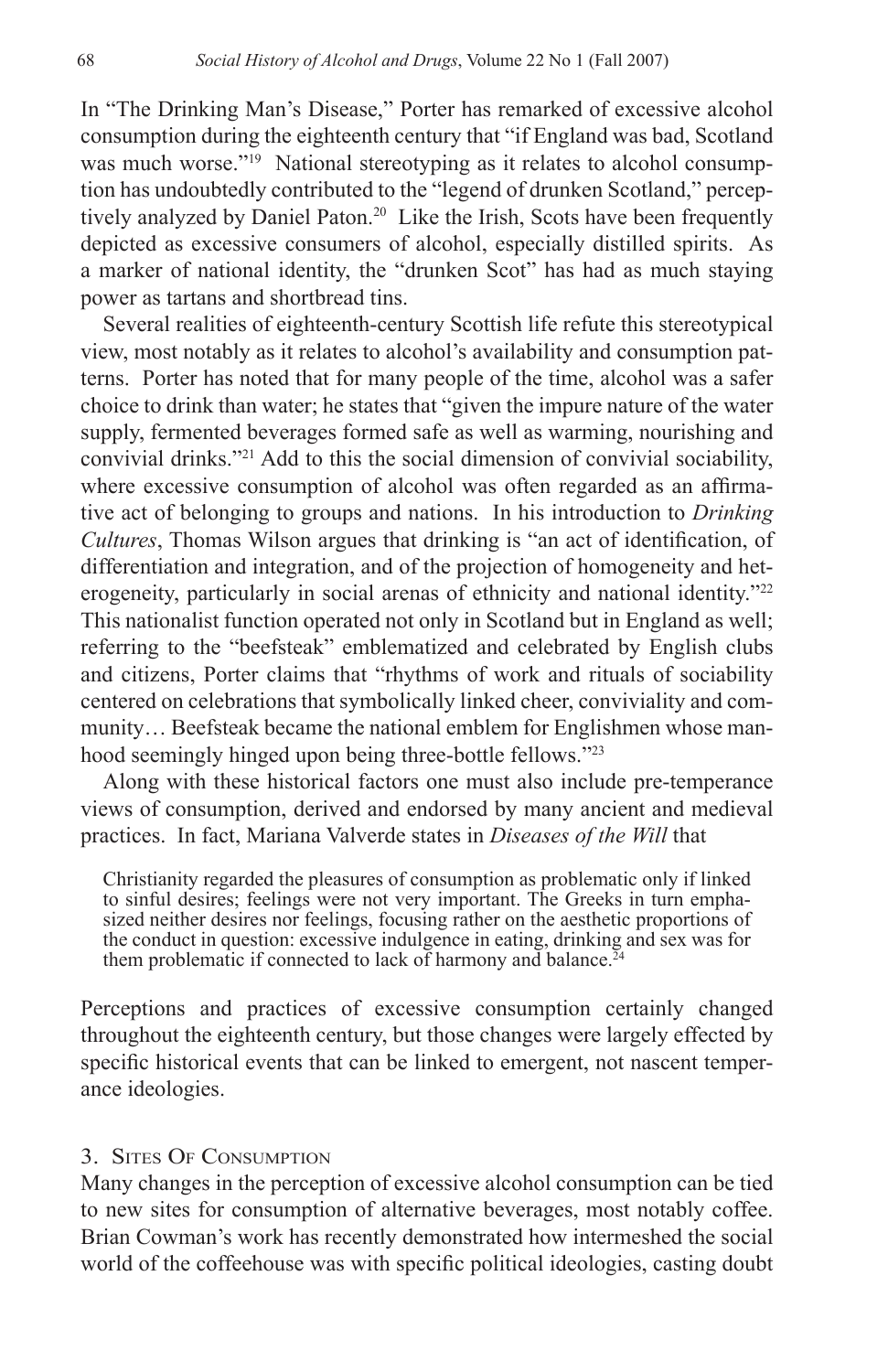on the Habermasian notions of the coffeehouse as an emergent sphere of civic discourse. In fact, Cowman has argued in "The Rise of the Coffeehouse Reconsidered" that "in most cases, the coffeehouses of London fit smoothly into the various layers of ward, parish and vestry, civic community, and state governments."25 While this political function varied after the Restoration, coffee houses served important social roles for consumers, providing them with "a new social beverage which could be drunk in public settings in a manner akin to alcoholic beverages like ales, beers, or wines, but it could be consumed without fear of consequent intoxication."<sup>26</sup> The popular influence of this new beverage cannot be underestimated during the eighteenth century, but coffee did not ultimately supplant or replace alcoholic drinks in creating and sustaining forms of convivial sociability.

A key reason for this has to do with the relationship between traditional sites for business and social transactions and alcohol consumption. As Peter Clark has explained, these traditional sites included

inns, usually large, fashionable establishments offering wine, ale and beer, together with quite elaborate food and lodging to well-heeled travelers; taverns, selling wine to the more prosperous, but without the extensive accommodation of inns; and alehouses, normally smaller premises serving ale or beer (and later spirits) and providing rather basic food and accommodation for the lower orders.<sup>27</sup>

Beat Klumin and B. Ann Tlusty note that "the common denominator of all these institutions is the regular sale of alcohol for consumption on publicly accessible premises."28 In each case, alcohol consumption is not simply incidental for business and personal transactions but is, in fact, the occasion for them.

Phil Withington underscores this point by remarking that "informal types of company, whether habitual or occasional, were often associated with institutional settings designed for sociability."29 Whether in inns, taverns, or alehouses, groups expected to be provided with the occasion (and license) for convivial sociability. In the early eighteenth century, this expectation may have been influenced by Royalist practices from the previous century; Angela McShane-Jones claims that "drinking in company (and the singing that inevitably entailed) became an important part of the political culture of the royalist."30 In her article "Before There Was 'Alcoholism,'" Jessica Warner elaborates on the transformation of Royalist drinking culture in the Restoration era, noting that it is distinguished by "its essentially recreational nature, characterized by an exclusion of wives and children and by a shift in locus from the home to the alehouse or tavern."31 This process intensified in the early eighteenth century due to an increase in the number and types of commercial business transacted in inns, taverns, and alehouses.

Clark claims that "drinking houses became the principal forum of mercantile activity in the eighteenth century," with all three venues serving a different customer base.32 He suggests that "taverns, like inns, were places for business to be done; investments arranged, lawyers and physicians consulted," while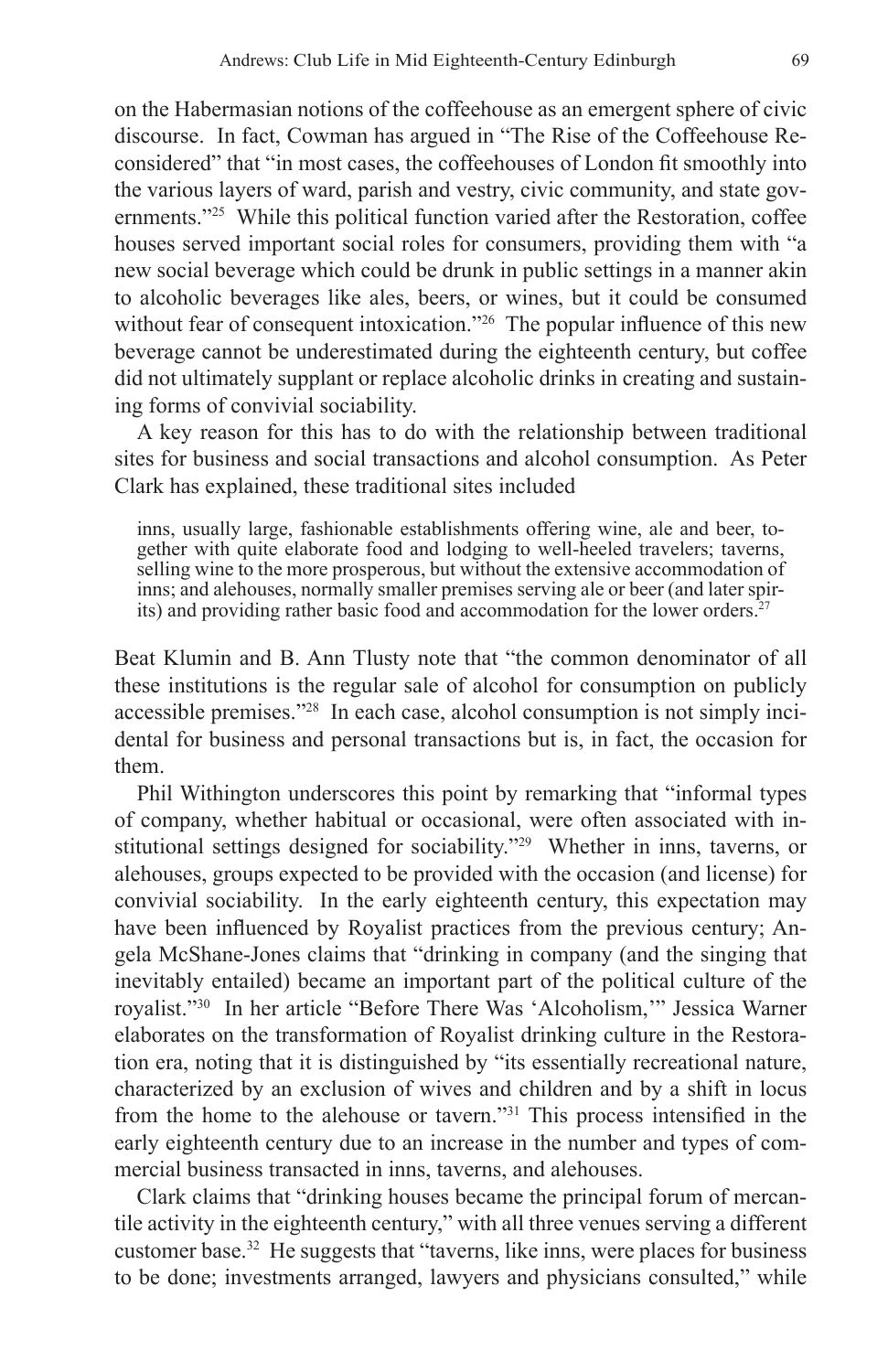also noting that in alehouses, "all kinds of business were conducted within its walls, from consultations with an attorney to negotiations over renting a house."<sup>33</sup> Inns, taverns, and alehouses may have retained their traditional social stratifications in terms of clientele, yet they enjoyed mutual success as sites for convivial sociability by providing the means and occasion for multiple kinds of social transactions. Indeed, once business transactions became predominantly located in inns, taverns, and alehouses, one might say that the creation of publically-accessible sites for convivial sociability was complete.

It was inevitable that club life would become situated within this new public space. Also primarily male and convivial in origins, eighteenth-century clubs were located in these sites as early as the beginnings of the seventeenth century, with the famous Tribe of Ben located at the Mermaid Tavern among many notable examples. Clark has suggested that "the drinking house was at the heart of the social world of pre-modern Europe," and the same might be said of early to mid-eighteenth century Britain.<sup>34</sup> Clark's definition of clubs further highlights the importance of the "drinking house" for club definition and organization. According to Clark, clubs were primarily "private associations, overwhelmingly male, meeting on a regular, organized basis, mostly in public drinking-places, where they combined a common sociability with a more specific purpose, whether recreational, locational, educational, political, philanthropic, or whatever."35

John Chartres further affirms that "nine out of ten clubs before 1800 met in drink outlets, and it was only in the last quarter of the century, as with assembly rooms and other more formalized places of association, that dedicated premises came gradually to displace the multi-purpose inn."36 Until that time, various clubs met in public places like inns, taverns, and alehouses, for the purpose of convivial sociability conducted under the auspices of socially-licensed alcohol consumption. This was a vital component of club life, and perhaps of most associational sociability from the period; as Porter has remarked of the eighteenth century, "the consumption of alcohol was the index that constituted a social gathering."37

#### 4. Drunkenness Vs. Alcoholism In The Eighteenth Century

The nature of alcohol consumption in such public sites has been a hotly-debated issue in histories of the period, as well as in scholarly research on alcohol and drug history. Excessive alcohol consumption during the eighteenth century has prompted many studies which have sought to locate and identify the emergence of the "disease concept" of alcoholism.<sup>38</sup> As Roy Porter has shown, this concept can be traced to the eighteenth century, when many "practitioners not only saw drunkenness as a cause of disease, but regarded it as, in its own right, an addictive disorder, even a disease."39 However, he also notes that while "disease language was quite commonly applied to the condition throughout the eighteenth century," the perception and usage of terms like "disease" and "addiction" have varied widely according to place and time.<sup>40</sup>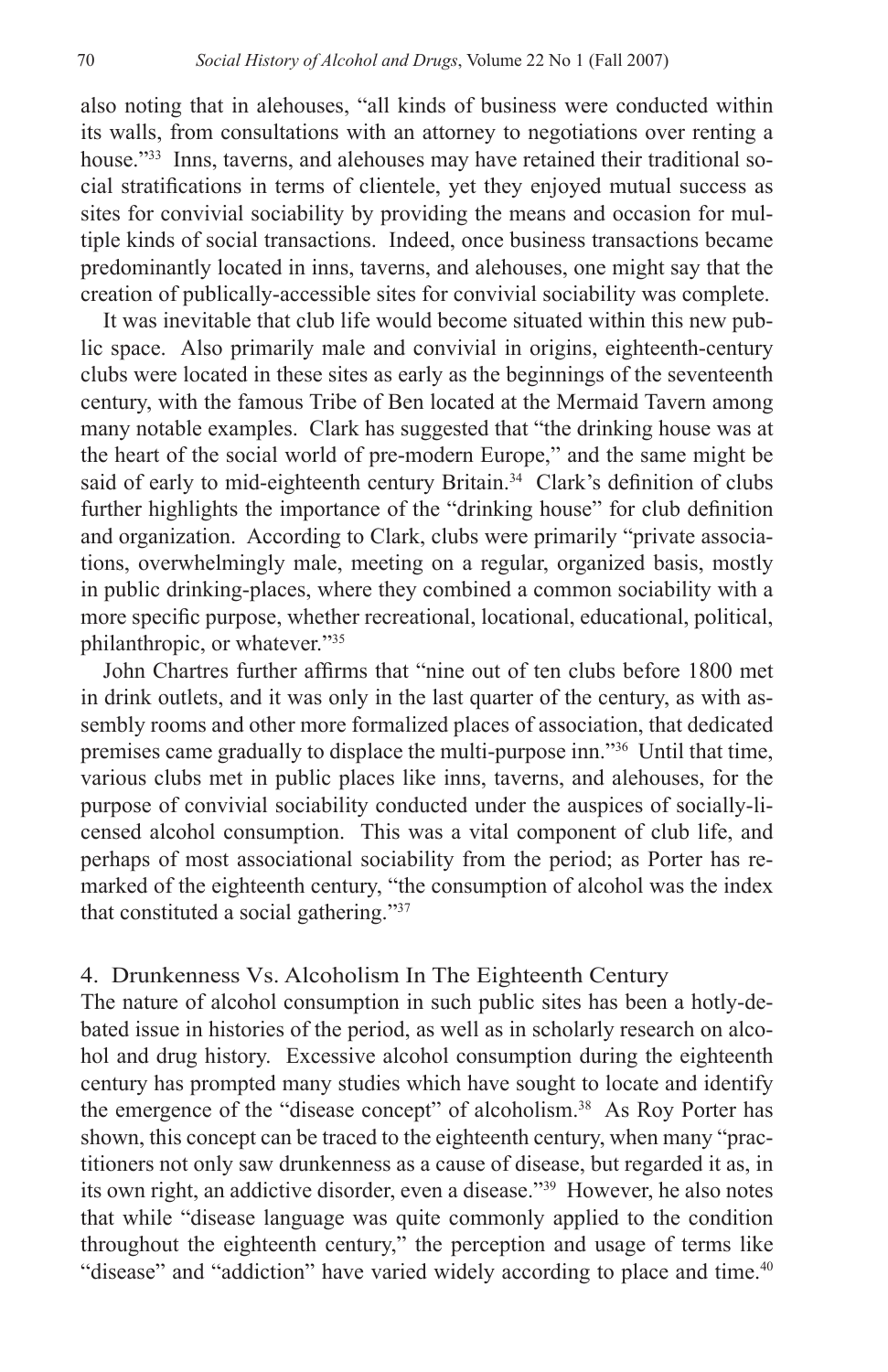In fact, Jessica Warner claims that while "the noun 'disease' appears to have had a fairly constant meaning over the past several centuries… 'addiction' meant many things in seventeenth- and eighteenth-century usage, and did not necessarily imply a loss of control over one's behavior."41

Distinguishing between contemporary notions of addiction and those found in the eighteenth century is essential for better understanding patterns of alcohol consumption during the period. Robin Room argues that **"**the addiction concept emerges as a way of understanding… the failure of the drinker or drug user to behave rationally (from the perspective of the observer), the failure to stop a recurrent pattern of use despite the harm it is seen as causing."42 Accounting for such apparent irrationality, according to Room, is "at the heart of addiction concepts: the loss of control, or, in recent formulations, impairment of control."43 By isolating "loss of control" as a symptomatic behavior associated with alcoholism, theorists and practitioners have put "the affliction into the territory of physicians and health, and in our culture this in itself automatically involves a strong privileging of the biological."44 Valverde claims that "alcoholism, as a construct and as an experience, is rooted in the perceived opposition between one's willpower and one's desires or inner urges," contending in fact that "the medicalization of alcoholism was not inevitable, and that it was neither complete nor consistent even when it did take place."45

A trajectory can be detected between social perceptions of drunkenness and emerging medico-legal definitions of "diseased" or "addicted" drunkards. In "Drunkenness and Responsibility for Crime in the Eighteenth Century," Dana Rabin has demonstrated how class differences impacted such emerging legal definitions. Rabin writes that

drunkenness among the wealthy was often described as a private vice, while drunkenness and addiction to alcohol among the laboring poor were said to pose "political mischiefs" that increased crime and threatened to break down gender roles and the structure of the family.<sup>46</sup>

However, when brought to trial, poor defendants increasingly appealed to excessive alcohol consumption as a reason for their actions, pleading in effect a defense of "diminished responsibility." This defense relied upon the idea that "alcohol could devastate a person's judgment and erode one's sense of responsibility," even (and especially) in the eyes of the law.47

Counter to this legal conception of drunkenness was "the image of a drunken man, [who] while not always attractive or appealing, would have seemed consistent with contemporary conceptions of honor and masculinity, which often celebrated the heavy drinker."48 Explaining and justifying this apparent paradox posed a real problem for social conservatives like Henry Fielding, whose views reflected the mid-century perceptual gulf separating well-to-do heavy drinkers and poor "drunkards":

Fielding's insistence that "the upper part of life is distinguished from the lower"... implied that immorality among the rich was out of the reach of legal authorities while the same behavior among the poor presented a serious threat to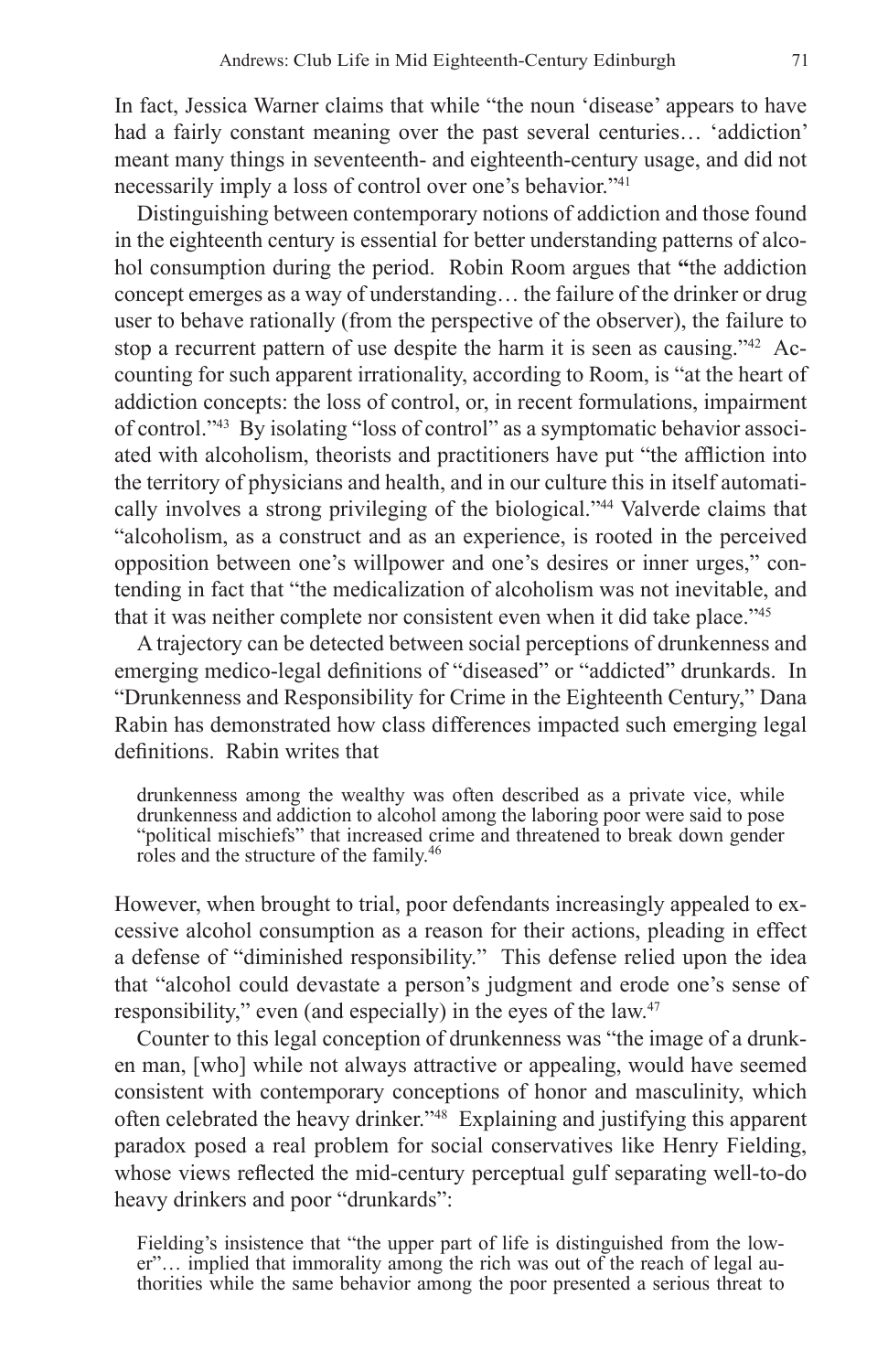public order that necessitated strict regulation and discipline.49

Thus, the class divide may be seen to have inadvertently promoted the ensuing medicalization of drunkenness into the "disease" of alcoholism by ushering in the social and legal ramifications of individual agency. This marked a significant shift from earlier perceptions of drunkenness, particularly in the seventeenth century. According to Rabin, "seventeenth-century murder pamphlets depicted drunkenness as a sin that signaled a criminal fate, threatened the social order, and demanded the most severe punishment. By the eighteenth century, commentators described gradations of responsibility for drunkenness."50

Unlike temperance ideology of the nineteenth century, eighteenth-century perceptions of alcohol consumption (particularly drunkenness) often allowed for an ambivalent understanding of its properties**,** including its social benefits along with awareness of its potential for abuse. This can be seen in the writing of contemporary physicians like Benjamin Rush, whose work has been regarded as laying the foundation for the "disease" concept of alcoholism. In his essay "The Effects of Ardent Spirits," Rush claims that drinking "fermented spirits" can in fact be healthful:

Fermented liquors contain so little spirit, and that so intimately combined with other matters, that they can seldom be drunken in sufficient quantities to produce intoxication and its subsequent effects without exciting a disrelish to their taste, or pain, from their distending the stomach… [and] often have a friendly influence upon health and life.<sup>51</sup>

According to Rush, it is the abuse of "ardent spirits" that invites disease and disaster – "poverty and misery, crimes and infamy, diseases and death, are all the natural and usual consequences of the intemperate use of ardent spirits"  $-$  as well as animalistic drunkenness.<sup>52</sup> Rush's view of such drunken metamorphoses is positively Ovidian: "the body and mind of a man by a fit of drunkenness… in folly causes him to resemble a calf – in stupidity, an ass – in roaring, a mad bull – in quarrelling and fighting, a dog – in cruelty, a tiger – in fetor, a skunk – in filthiness, a hog – and in obscenity, a he-goat."<sup>53</sup>

The connection between such views of drunkenness and the early to midcentury "Gin Craze" has been well-documented in several recent studies, as have the links between class, commerce, and temperance ideology during this period.54 Nevertheless, it is worth reiterating a key element of the "Gin Craze" debate that focuses on varying perceptions of drunkenness at the time. Jessica Warner argues that "in the case of the gin craze, concerns over drunkenness bore very little correspondence to actual consumption, begging the question of whether a reforming elite was reacting to gin per se or rather to larger and more intractable threats to their society and way of life."<sup>55</sup> Porter supports this view by suggesting that "drunkenness was typically treated as a problem which was individual, local, and temporary, confined to times of feast and festivities, rather than a real threat to social survival itself<sup>756</sup>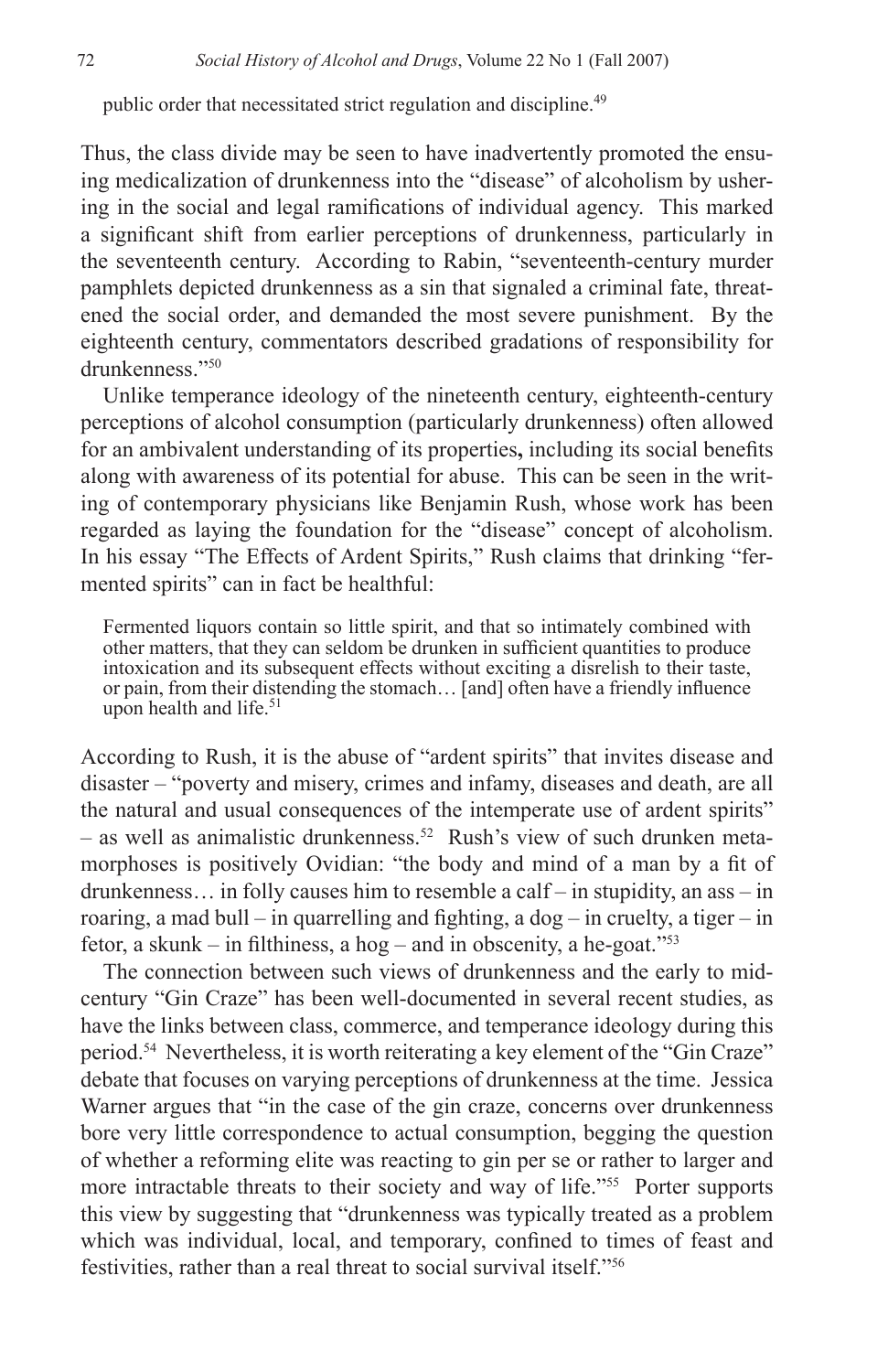The "Gin Craze" exemplifies the ideological struggle waged over control of the poor, with the concomitant desire for the retention of heavy drinking practices among privileged classes. In many respects, the medicalization of drunkenness can be regarded as the outcome of this high-pitched debate. As Porter puts it, although the dispute over drunkenness was nothing new, the tactics were becoming more overtly official, buttressed by the church, state, and medical community: "what was new was not the concept of the chronic drunkard, but the strategies for dealing with the beast."57

### 4. The Rational World Of The Select Society

The relevance of this debate to mid-century Edinburgh clubs becomes clearer when one examines the social and cultural functions of groups like the Select Society and the Poker Club. Both were associational groups, per Clark's definition which stresses

the importance of participation without financial or coercive pressures; the intermittent (albeit regular) meetings; the restricted functions of individual associations, usually having only one or two formal objectives; the informal or limited nature of the organization; and the quasi-private character of such bodies, with a general absence of a regulatory role.<sup>58</sup>

Such voluntary associations were common in mid-century Edinburgh, which according to Clark had "200 or more societies functioning in the late eighteenth century, and at least forty different varieties."59 Most prominent among these clubs were debate societies like the Select Society, "whose meetings attracted a clientele of lawyers and landowners and discussed a broad set of economic and political issues."60

The Select Society was formed in 1754 by the painter Allan Ramsay, son of the poet.61 The Select Society was initially a "discussion club" formed in the manner of such societies as the Philosophical, the Pantheon, and the Robinhood. Debate societies were formed in the capital and the provinces to discuss matters of importance to their members, often with open admission for the public to attend debate sessions. As Clark remarks, "public debating had become a popular rational entertainment, and some of the venues were run on a largely commercial basis."62 Unlike such societies as the Pantheon and the Robinhood, the Select has been described as a "debating club for gifted and socially prominent members of the city's social elite."<sup>63</sup> From its inception, the society was above all meant to be purposeful for its select members. This directive is reflected in the society's structure and method of debate. Six "presidents" were elected to officiate over the debates, which were in turn moderated by a "questions committee," elected annually to approve questions submitted by members.<sup>64</sup> The structure of meetings was highly regulated and formal; members in attendance read prepared speeches or gave extempore reactions to questions at the start of the debate, which was then opened to the whole group for discussion.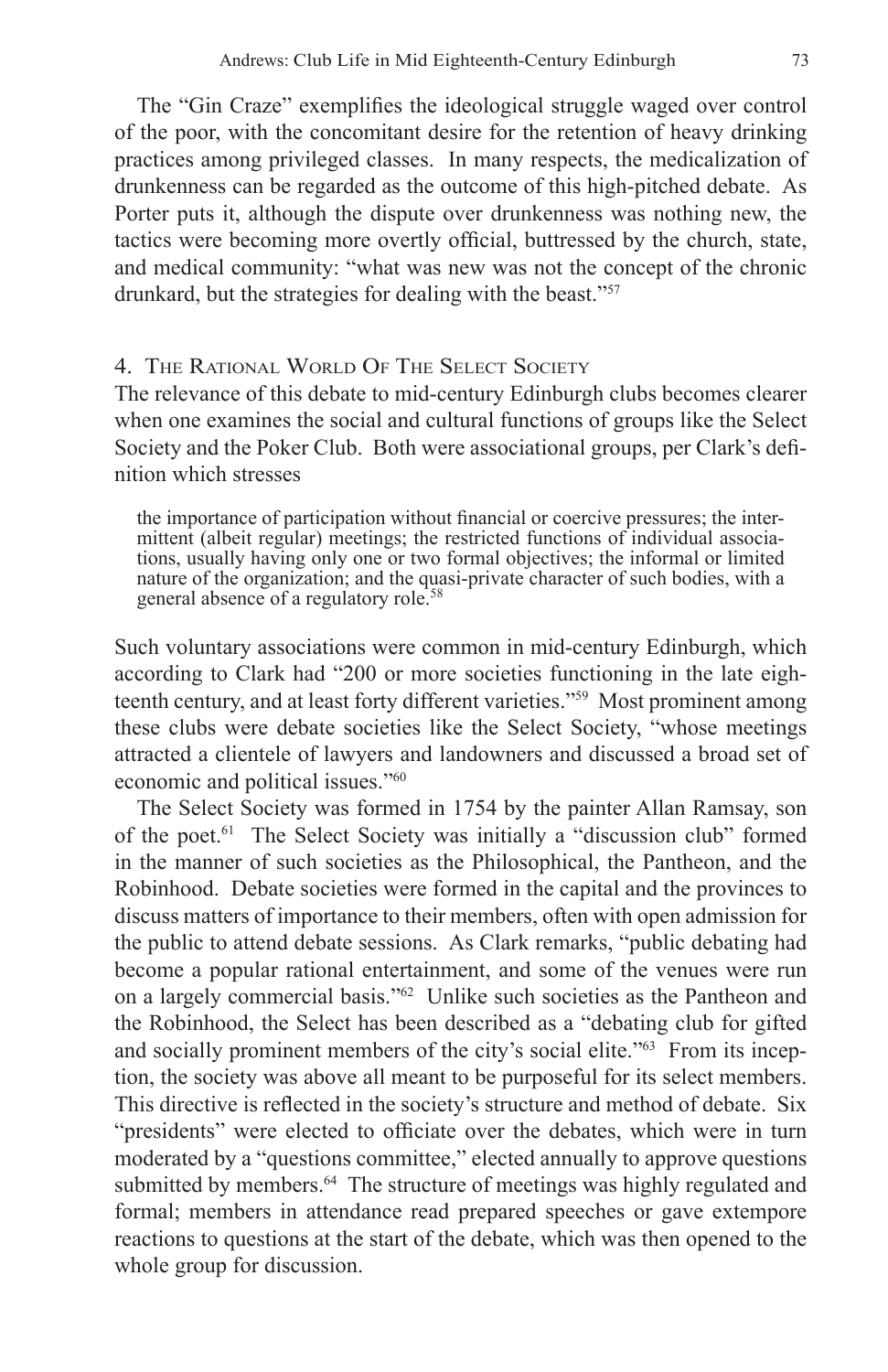During its heyday, when the Select Society felt the need to enforce a onehundred member cap, a debate must have been quite a performance to witness. Roger Emerson notes that the subjects for debate covered "a wide range of issues, which touched on art, literature, eloquence, the theatre, economics, politics and public policy, manners, and national improvement."65 The only prohibited subjects were those that "regard Revealed Religion, or which may give occasion to vent any Principles of Jacobitism," as stated in the society's rules and orders.<sup>66</sup> It was not until "the 1780s and early 1790s [that] debates on political issues were frequent" in such debate societies.<sup>67</sup> In lieu of openly political discussion, members such as David Hume might find their own essays being debated and could join in if they pleased.<sup>68</sup> The most-discussed topic in the club, however, was the formation of a Scottish Militia; between 1755 and 1756, it was debated in the Select Society six times.<sup>69</sup> Despite its apparently "political" nature, the debate over the Scottish Militia question was expressly nationalist and non-Jacobitical.

Post Union, a significant trend in non-Jacobitical Scottish nationalism derived from the non-partisan push for a Scottish militia. Early in the century, one of the Union's most vocal opponents and pro-militia advocates, Andrew Fletcher of Saltoun, had looked back to the Lacedemonians for historical precedent: he praised that they "continued eight hundred years free, and in great honour, because they had a good militia."<sup>70</sup> Before helping to form the Poker Club, Adam Ferguson wrote in 1756 (the year of the Select Society's most intense discussion of the issue) that "a few Banditti from the Mountains, trained by their Situation to a warlike Disposition, might over-run the Country, and, in a Critical Time, give Law to this Nation."71 As noted by Fania Oz-Salzberger, "more than any other thinker of the Scottish Enlightenment, Ferguson was to insist on military valour as a corner-stone of civic virtue."72 This drive for a Scottish militia coalesced with other key aims of mid-century Edinburgh literati, particularly those that sought to offer self-improvement vis-à-vis organized sociability.

For the members of the Select Society, promotion of such aims involved highly-structured pathways to improvements, resulting eventually in the group's tripartite division. If the aim of any militia is to substitute individual citizens for trained soldiers in a standing army, the focus on improvement makes sense. To the extent that the Select Society was designed to participate in such a formation, it was most likely to be seen through its influence on its members, both actual and speculative. During the intense mid-century relations between Scotland and England, Scots competed strenuously with their southern neighbors for employment, preferment, money, and respect; in this matter of a Scottish militia, they were no different.<sup>73</sup> Scots' desire to contribute to their own defense (and that of Britain) signified their acceptance within a nation that stigmatized and fundamentally alienated them from its political process.

The key difference between this group and the later Poker Club has to do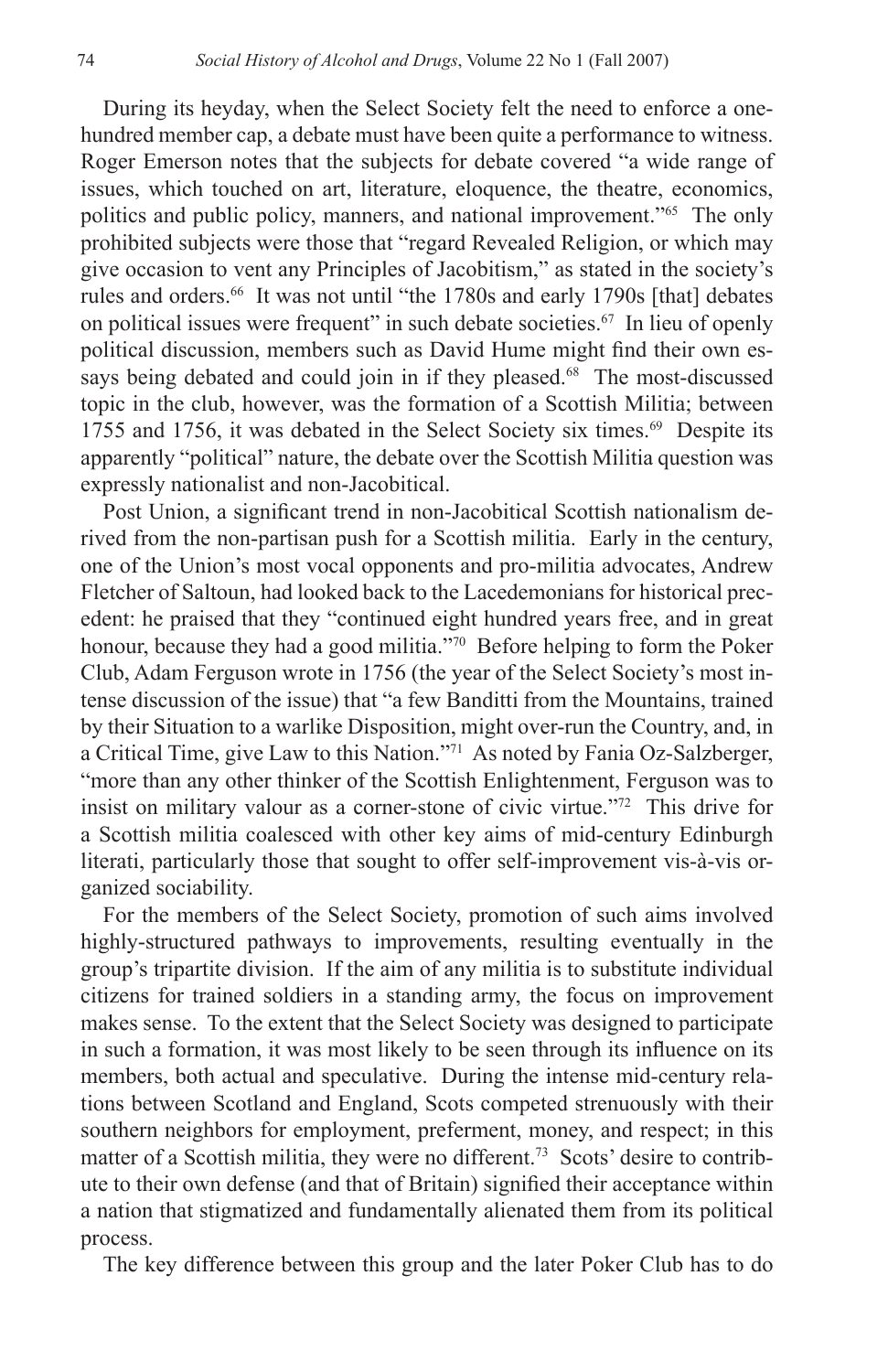with its formal character, found in organizational and procedural principles, as well as its method of rational debate. The society's pragmatic bent had led to its sponsorship of two splinter groups, the Edinburgh Society for the Encouragement of Arts (created in 1755) and the Select Society for Promoting the Reading and Speaking of the English Language in Scotland (existing from  $1761-64$ ).<sup>74</sup> This latter group has acquired considerable notoriety in social histories of the period, seen by many critics as either a leading cause or symptom of the Scottish pathology of paradox for its promotion of linguistic assimilation.75 The former group had a noticeable impact on the improvement of Scottish manufacturing. Emerson notes that

between 1755 and 1764 the society advertised 1,111 premiums for such items as rugs, clover seed, beer, new looms, and good stallions, as well as finely printed and bound books. In 1759, probably its best year, the society offered 141 prizes worth about £590.76

The Select Society for the Reading and Speaking of English also made practical inroads in promoting its objective of recruiting teachers "duly qualified to instruct gentlemen in the knowledge of the English tongue"; the famous series of elocution lectures by Thomas Sheridan, the playwright's father, in Edinburgh resulted from the desire expressed by this branch of the Select Society.<sup>77</sup>

However, these multiple purposes and aims of the Select Society led to its eventual demise and to the formation of the Poker Club. The Select Society's preoccupation with the sublime and mundane stimulated some and irritated others. As one of the judges of the Edinburgh Society for the Encouragement of Arts, Hume found such materialism bracing. Writing to Ramsay, he praised that the group had not "neglected porter, strong ale, and wrought ruffles, even down to linen rags."78 For his part, Ramsay eventually withdrew from the Select Society to pursue a lucrative, successful career as painter to the King.<sup>79</sup> The third wave of recruits to the Select Society included Boswell, whose membership occurred near the end, rather than the zenith, of the Select Society. The defection of the intellectual nucleus of the Select – David Hume, Adam Smith, and Alexander Carlyle, among others – to the Poker indicates a genuine dissatisfaction with the former's methodological approach. Emerson aptly describes this shift in mid-century Edinburgh club life: "Select Society members tended to continue their club life in smaller, exclusive groups, such as the Poker Club, which were given to discussing serious, improving matters in convivial circumstances."80 The return of "convivial circumstances" is worth stressing; while its goal did not fundamentally differ from the Select Society, the Poker sought to recast the debate and seek resolution through alternative means. In place of formal debate, the Poker Club offered members a space to drink and think.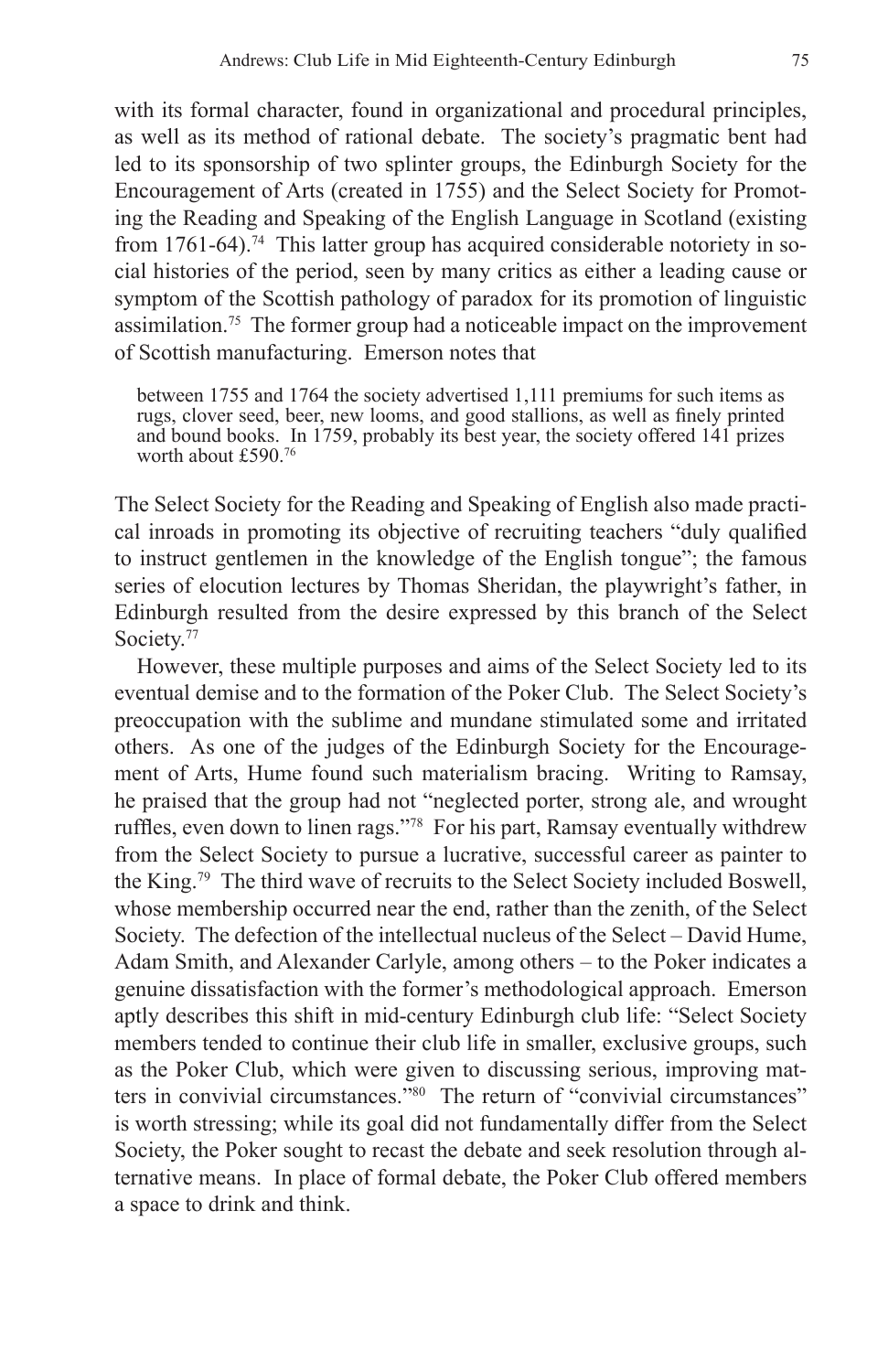#### 5. Drinking And Thinking

Living like a "literary barbarian" in the Poker meant eschewing the Select Society's rule-bound procedures and searching for an alternative solution not guided or inspired by formal debate. Such practical distinctions illustrate the major perceptual division in the clubs' shared purposes. The type of drinking found in the Poker Club environment was perceived as supplementary and hortatory, while for the Select Society, such drinking ran counter to the display of individual facility and talent that the group was devised to highlight. The Poker represented a peculiar junction in Scottish clubs of the period, providing members with a single forum to enjoy previously incongruent forms of club activity: rational debate and convivial sociability. For Benjamin Rush, drinking that led to drunkenness prevented the exercise of the mind; he claimed that ardent spirits "impair the memory, debilitate the understanding, and pervert the moral faculties."<sup>81</sup> The Scottish physician Thomas Trotter concurred, stating the consequences of "immoderate" alcohol consumption are "imbecility of intellect, erroneous judgment, violent emotions; and loss of sense and motion after the immoderate use of vinous liquors."82 Trotter goes even further by suggesting that drunkenness is "a temporary madness… [and] in constitutions where there is a predisposition to insanity and idiotism, these diseases are apt to succeed in paroxysm."83 Given such diagnoses by contemporary physicians, one may conclude that eighteenth-century views of drunkenness mirror those of the present day, particularly where the impairment of rational faculties and loss of individual control (and responsibility) are concerned.

However, such a conclusion oversimplifies the cultural significance of the drinking/thinking practice at the heart of the Poker Club. For Thomas Wilson, the cultural values and attitudes shared by drinkers can wield a powerful influence on their sense of unity and purpose; he claims that

drinking alcohol is an extremely important feature in the production and repro- duction of ethnic, national, class, gender and local community identities… In many societies, perhaps the majority, drinking alcohol is a key practice in the expression of identity, an element in the construction and dissemination of national and other cultures.

For the members of the Poker Club, Scottish national identity served to bind their interests and confer associational alliances, while convivial sociability affirmed those connections in practice. As Wilson notes, "drink is one of the most noticeable, emotional and important ways in which people express and discuss their identities and cultures."85

Drinking served such a purpose in the Poker Club, facilitating discussion and sociability over the course of the meetings. Sher offers a brief account of a typical day in the life of the Poker:

A shilling dinner was served at a little after two o'clock in the afternoon, and the meeting usually broke up by six, although the dinner hour was later moved to three, and summer meetings sometimes lasted until seven or eight. Sherry and claret were the beverages of choice.<sup>86</sup>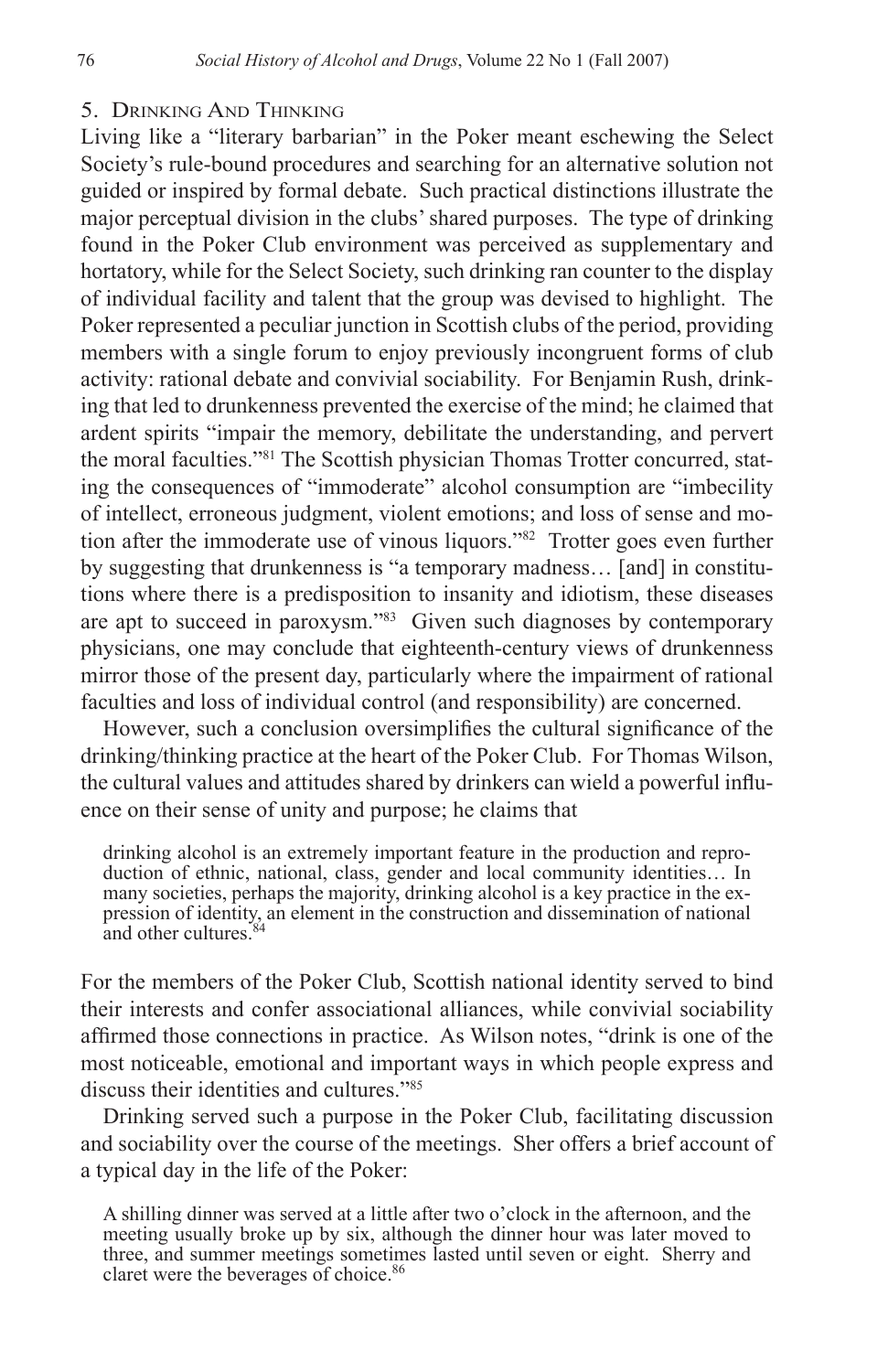The Poker's choice of claret is interesting, given that claret had become as distinctly Scottish a drink as Scotch whisky. Charles C. Luddington has in fact claimed that "whether it was consumed by active or passive Jacobites, Unionists or anti-Unionists, Tories or Whigs, Presbyterians, Episcopalians, or Catholics, claret represented something far more than a familiar taste: it represented a nostalgic idea of independent Scotland."87 The Poker's choice of claret underscores the highly self-conscious politicking taking place during meetings. Perhaps no other drink could have been more appropriately used to toast the ideal of an independent Scotland protected by its own militia.

Lasting between four to six hours, Poker Club meetings provided ample time and opportunity for excessive consumption of alcohol; even at two drinks an hour (mild by eighteenth-century standards), a member would consume a large amount of alcohol in the time allotted. However, Wilson suggests that "regular and repetitive drinking is not necessarily perceived as drunkenness or alcoholism, and such behaviours may not be a sign of a breakdown in culture, but rather may be evidence of a strong and supportive cultural framework."<sup>88</sup> This appears to have been the case with the Poker, where membership was confined to only those with the express intention of achieving a specific political goal. The club's membership rolls are quite impressive in this respect; key members included David Hume, Adam Smith, historian William Robertson, Professors Hugh Blair, Joseph Black, John Gregory, Francis Home, Sir John Dalrymple, architect John Adam, and playwright John Home.<sup>89</sup> The Poker truly lived up to its exceptional membership in this regard: while its convivial sociability aligned it with several other British clubs and practices at that time, its single-minded political function illustrated how seriously prominent literati took their Scottish national identities.

Formed in early 1762 and inspired by recent memories of the defeats of two Militia Acts, the Poker was formed and named, in Adam Ferguson's words, as "an Alusion [sic] to the use of that Instrument when fires like ours need to be Stirred."<sup>90</sup> Rather than name themselves the Militia Club (an earlier alternative voted down for being "so directly… [and] obviously offensive"), the Poker employed convivial sociability as a means of enlivening members and further stirring up support for its cause.<sup>91</sup> Sher notes that the club's "convivial" character was enhanced by food and drink," acting as a central element of the social experience.<sup>92</sup> Despite the club's drinking practices, Alexander Carlyle asserts in his *Autobiography* that "the Great Object of those meetings was National, of which [members] never lost sight."93 Like its covert name, the Poker Club promoted its national goal through indirect means, employing members' influence and position to promote political change.

Although Carlyle later claimed in his autobiography that he witnessed "never even an approach to inebriety in any of the members," Sher notes that Carlyle's remark perhaps owes more to "sensitivity about the club's character and manners" than to historical veracity.<sup>94</sup> It may also owe much to the changes in perceptions of drinking in the late eighteenth century, especially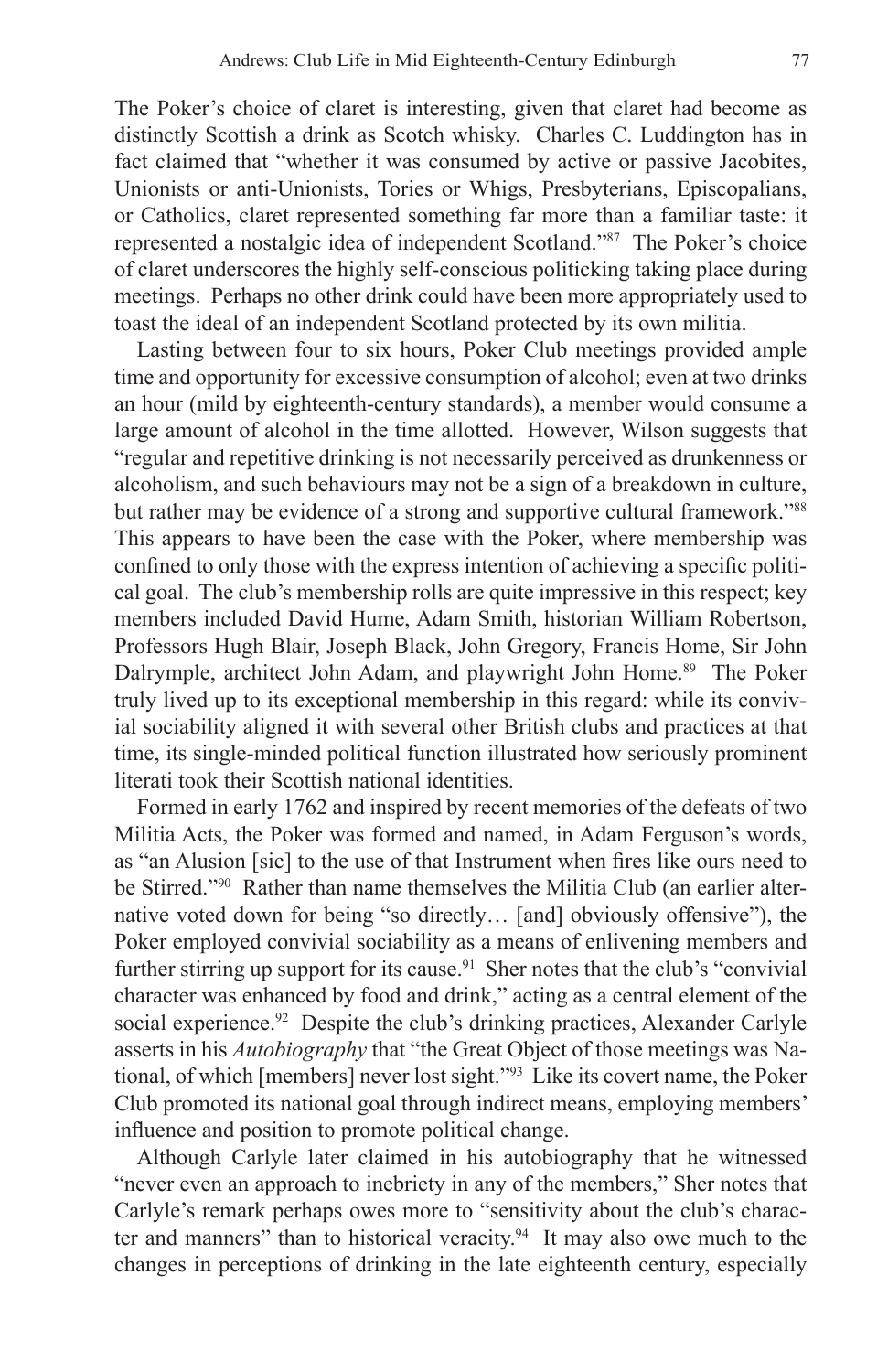the medicalization of drunkenness into alcoholism. Viewing the Poker Club as a site of excessive alcohol consumption would negate any "thinking" at work, for the very conception of alcoholism as a disease involves the loss of rationality and represents the mind as uncontrollably governed by addiction. Wilson argues that such conceptions may not provide an accurate understanding of how cultural groups experience and use alcohol consumption for specific, goal-oriented purposes:

National and ethnic identities must be understood in the context of other identities and identifications, such as those of class, gender, region, locality and religion, and all of these find important expression in drinking sites and practices. If and when alcohol and drinking are moral and health problems, they may also be, perhaps always are, elements of social and political integration and order, where culture and identity have as much to do with the acceptance of drinking as they do with its avoidance <sup>95</sup>

Few other clubs from mid-century Edinburgh so literally and deliberately used (and accepted) alcohol consumption as a key element, in Wilson's words, of "social and political integration and order."

Later historians have perceived the Poker as an ineffectual organization since it was ultimately unable to help passage of the Militia Act before it disbanded. In fact, Sher observes that "it is difficult to know precisely what the Poker did to promote the Scottish militia cause, and it has sometimes been claimed that it did not actually pursue its avowed political agenda."96 Such critiques simplify the process by which political change occurs by focusing on and accepting only end-oriented results. Although it may not have been able to ensure passage of the Militia Act, the Poker Club influenced the debate through the offices of its members. The club may have commissioned pro-militia publications through its secretary Sir William Pulteney, as well as promoted its cause through pseudonymous guises such as the "Antigalican Society."<sup>97</sup> The club's minutes provide evidence of parliamentary lobbying done on behalf of the Poker. For instance, the entry for July 26, 1782 records the election of "the marquess of Graham… [who was] designated to receive a letter of thanks for his 'noble [work] in the business of the Scotch Militia last session.'"98 Unlike the Select Society, the Poker used influence derived through convivial sociability to actively agitate for its cause, rather than settling for debating the issue in an open forum.

In this way, the Poker explored new territory in club life of mid-eighteenthcentury Scotland; by constructing a social site for drinking and thinking, the club allowed members to share thoughts and ideas on the militia issue by appealing to their common national identities. Such drinking helped to create a space for the intimate exchange of ideas, and convivial sociability was a key means for members to contribute their ideas to the Scottish cause. As Wilson remarks, "drinking is a key practice in the social construction of the world as it is and as it should be."99 With a dedicated goal for Scotland "as it should be," the Poker Club offered members a powerful and lasting experience that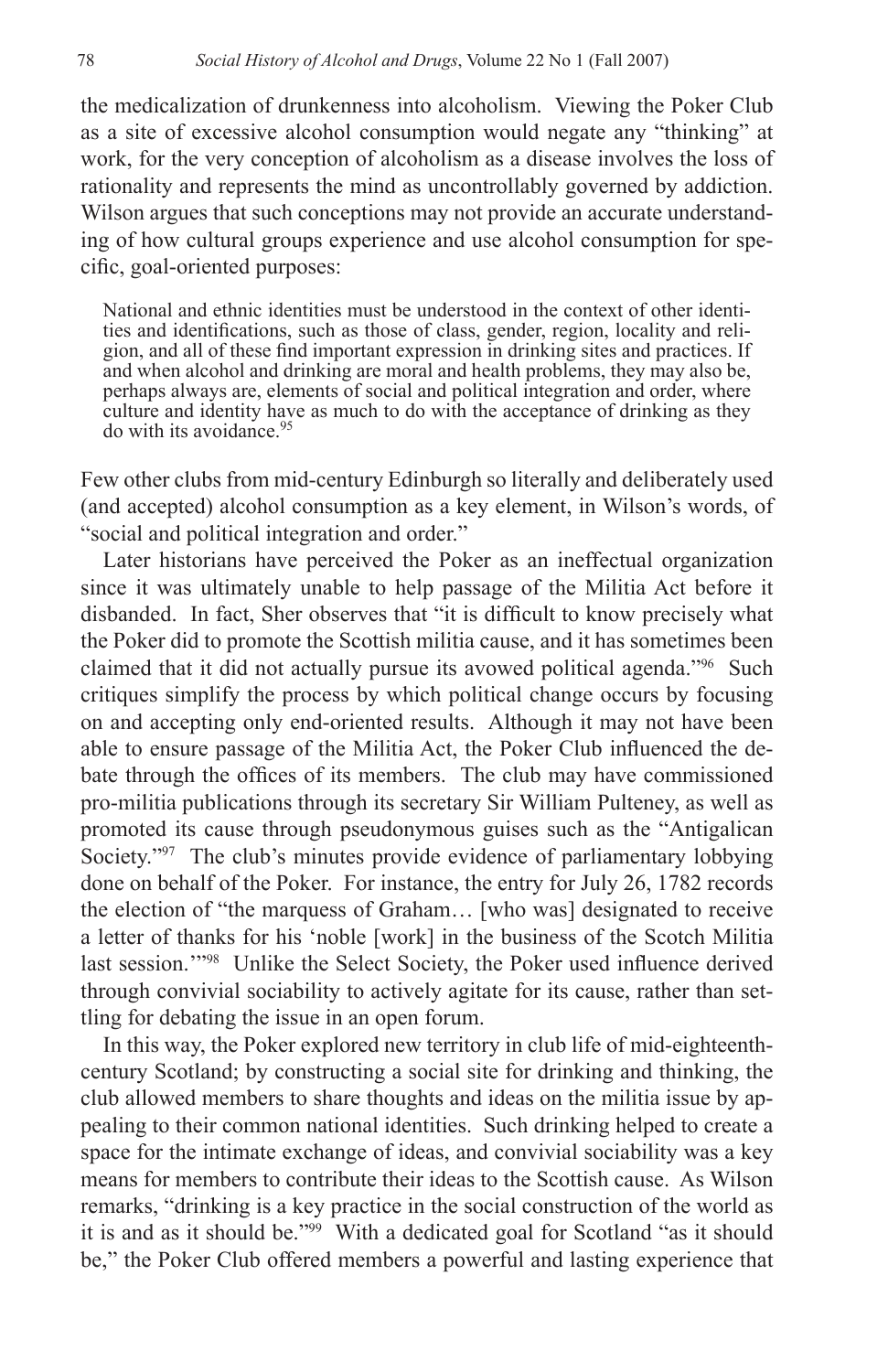infused convivial sociability with love of the nation.<sup>100</sup>

*Youngstown State University ceandrews@ysu.edu*

#### **ENDNOTES**

The author would like to thank his research assistant Sarah Lowry for her tireless, invaluable assistance with this essay, without which it would have been impossible. He would also like to thank Kevin Berland, Brijraj Singh, Geoffrey Sill, and Ellen Moody for their insightful thoughts on the subject. The essay is dedicated to his wife Elaine, his son Louis, and his daughter Lillian.

1. James Buchan's recent work on the Scottish Enlightenment highlights this feature of the city with its very title: James Buchan, *Crowded with Genius, The Scottish Enlightenment: Edinburgh's Moment of Mind* (New York: Harper Collins, 2003).

2. Peter Clark, *British Clubs and Societies, 1580-1800* (Oxford: Clarendon Press, 2000): 1.

See Corey E. Andrews *Literary Nationalism in Eighteenth-Century Scottish Club Poetry* 3. (Lewiston: Edwin Mellen, 2004) for an account of literary clubs in eighteenth-century Scotland. See also Davis McElroy's *Scotland's Age of Improvement: A Survey of Eighteenth-Century Literary Clubs and Societies* (Pullman: Washington State University Press, 1969) for a more general account of club life during this period.

Clark, *British Clubs*, 2. 4.

5. Ibid.

6. See Andrews, *Literary Nationalism*, 1-23 for a discussion of Scottish clubs' relationship to national identity-formation.

7. See McElroy *Scotland's Age of Improvement*, 49-67, for evidence of this view of the Select Society and the Poker Club.

Phil Withington, "Company and Sociability in Early Modern England," *Social History* 32 8. (2007): 297.

9. James Boswell, *Boswell's London Journal, 1762-1763*, ed. Frederick A. Pottle (New Haven: Yale University Press, 2004): 300.

10. Ibid.

Richard B. Sher, "Poker Club (*act.* 1762–1784)," in *Oxford Dictionary of National Biogra-*11. *phy*, ed. H. C. G. Matthew and Brian Harrison (Oxford: Oxford University Press, 2004).

Boswell, *London Journal*, 300. 12.

13. Quoted in Sher, "Poker Club".

14. Roy Porter, "The Drinking Man's Disease: The 'Pre-History' of Alcoholism in Georgian Britain," *British Journal of Addiction* 80 (1985): 385.

15. Peter Clark, *The English Alehouse: A Social History, 1200-1830* (New York: Longman, 1983): 232.

16. Judith Hunter, "English Inns, Taverns, Alehouses and Brandy Shops: The Legislative Framework, 1495-1797," *The World of the Tavern: Public Houses in Early Modern Europe*, ed. Beat Kumin and B. Ann Tlusty (Hampshire, England: Ashgate, 2002): 79.

17. Jessica Warner, "Before There Was 'Alcoholism': Lessons from the Medieval Experience with Alcohol," *Contemporary Drug Problems* 19 (1992): 416.

18. John Ramsay's Scotland and Scotsmen in the Eighteenth Century (Bristol: Thoemmes, 1996) remains a useful source on social mores, drinking customs in particular. Henry Gray Graham's *The Social Life of Scotland in the Eighteenth Century* (London: Adam and Charles Black, 1899) also offers a highly flavored account of Scottish drinking practices at the time, as does E.B. Ramsay's *Reminiscences of Scottish Life and Character* (New York: R. Worthington, 1877).

19. Porter, "Drinking Man's Disease," 386.

20. See Daniel Paton's "The Legend of Drunken Scotland," in *Alcohol and Drugs: The Scottish Experience*, ed. Martin Plant, Bruce Ritson, and Roy Robertson (Edinburgh: Edinburgh University Press, 1992): 10-17.

21. Roy Porter, "Introduction," in Thomas Trotter An Essay Medical, Philosophical, and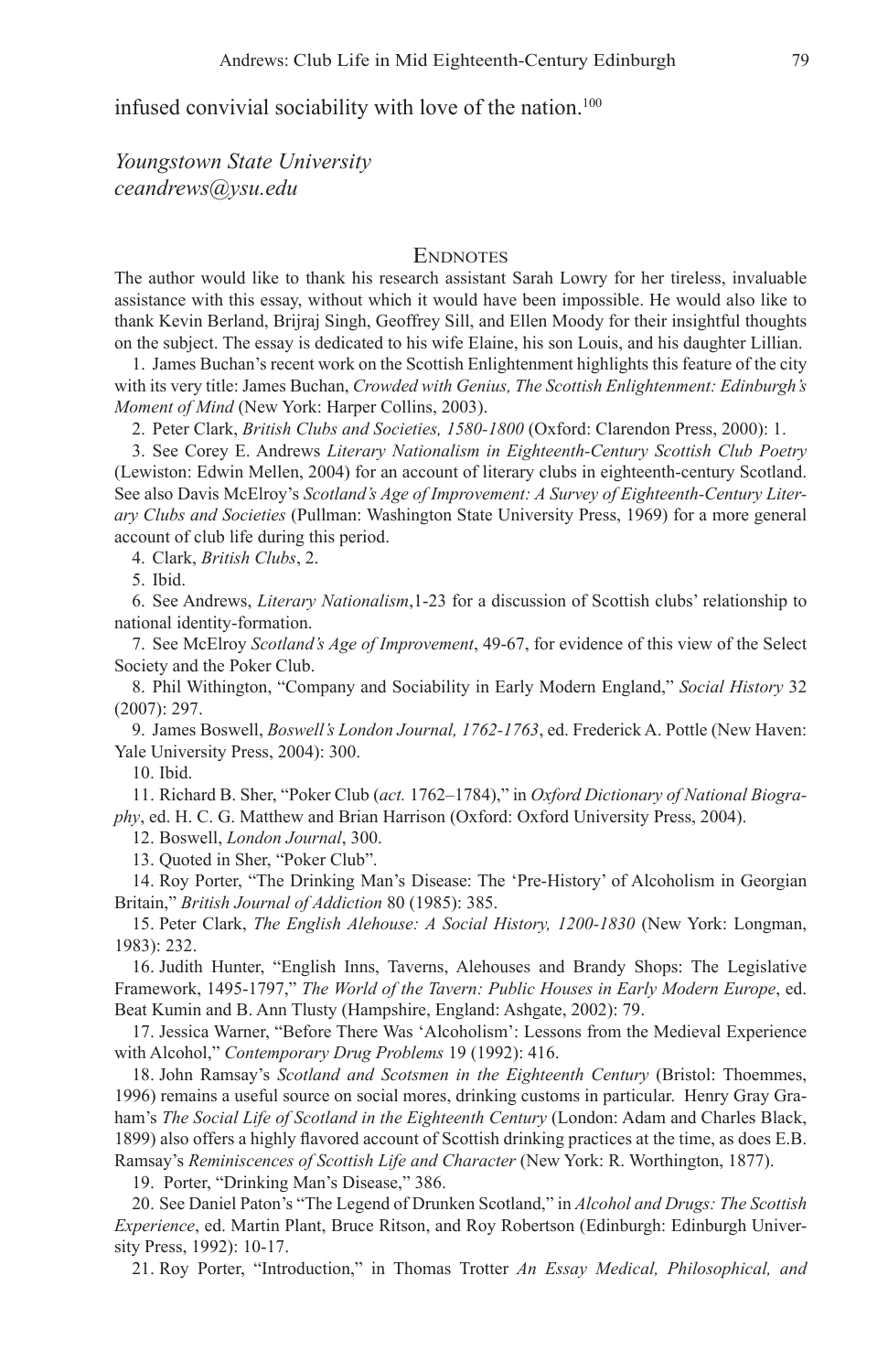*Chemical on Drunkenness and its Effects on the Human Body,* ed. Roy Porter (London: Routledge, 1988): ix.

22. Thomas Wilson, "Drinking Cultures: Sites and Practices in the Production and Expression of Identity," in Wilson, ed. *Drinking Cultures*, 10.

23. Roy Porter, "Consumption: Disease of the Consumer Society?" in *Consumption and the World of Goods,* ed. John Brewer and Roy Porter (London: Routledge, 1993): 59.

24. Mariana Valverde, *Diseases of the Will: Alcohol and the Dilemmas of Freedom* (Cambridge: Cambridge University Press, 1998): 25.

Brian Cowman, "The Rise of the Coffeehouse Reconsidered," *Historical Journal* 47 25. (2004): 33.

26. Brian Cowman, *The Social Life of Coffee: The Emergence of the British Coffeehouse* (London: Yale University Press, 2005): 32.

Clark, *English Alehouse*, 5. 27.

28. Kumin and Tlusty, "The World of the Tavern: An Introduction," in Kumin and Tlusty, *World of the Tavern*, 6.

Ibid., 300. 29.

30. Angela McShane Jones, "Roaring Royalists and Ranting Brewers: The Politicisation of Drink and Drunkenness in Political Broadside Ballads from 1640 to 1689," in *A Pleasing Sinne: Drink and Conviviality in Seventeenth-Century England*, ed. Adam Smyth (Cambridge: D. S. Brewer, 2004): 73.

31. Ibid., 421.

Clark, *English Alehouse*, 231. 32.

33. Ibid., 13, 231.

34. Ibid., 14.

Clark, *British Clubs*, 12. 35.

36. John Chartres, "The Eighteenth-century English Inn: A Transient 'Golden Age'?," in Kumin and Tlusty, *World of the Tavern*, 225.

37. Roy Porter, "Introduction," in Jean-Charles Sourina, *A History of Alcoholism*, Trans. Nick Hindley and Gareth Stanton (Oxford: Basil Blackwell, 1990): ix.

See for instance Elvin Jellinek, *The Disease Concept of Alcoholism* (New Brunswick, NJ: 38. Hillhouse Press, 1960): Perti Alasuutari's *Desire and Craving: A Cultural Theory of Alcoholism* (Albany: State University of New York Press, 1992), and Sounier, *History of Alcoholism*.

39. Porter, "Drinking Man's Disease," 385.

40. Ibid., 391.

41. Jessica Warner, "'Resolv'd to Drink No More': Addiction as a Preindustrial Construct." *Journal of Studies on Alcohol* 32 (1994): 686.

42. Robin Room, "The Cultural Framing of Addiction," Janus Head 6 (2003): 224.

43. Ibid., 225.

44. Ibid., 227.

Valverde, *Diseases of the Will,* 33, 42. 45.

46. Dana Rabin, "Drunkenness and Responsibility for Crime in the Eighteenth Century," *Journal of British Studies* 44 (2005): 457.

47. Ibid., 463.

48. Ibid., 470.

49. Ibid., 465.

50. Ibid., 476.

Benjamin Rush, "The Effects of Ardent Spirits Upon Man," *The Selected Writings of Ben-*51. *jamin Rush,* ed. Dagobert D. Runes (New York: The Philosophical Library, 1947): 334.

52. Ibid., 340.

53. Ibid., 336.

See Patrick Dillon, *Gin: The Much Lamented Death of Madam Geneva* (Boston: Justin, 54. Charles & Co. Publishers, 2003) and Jessica Warner, *Craze: Gin and Debauchery in an Age of Reason* (New York: Random House, 2002).

Warner, *Craze*, 4. 55.

56. Porter, "Introduction," in Trotter, *An Essay Medical*, *x*.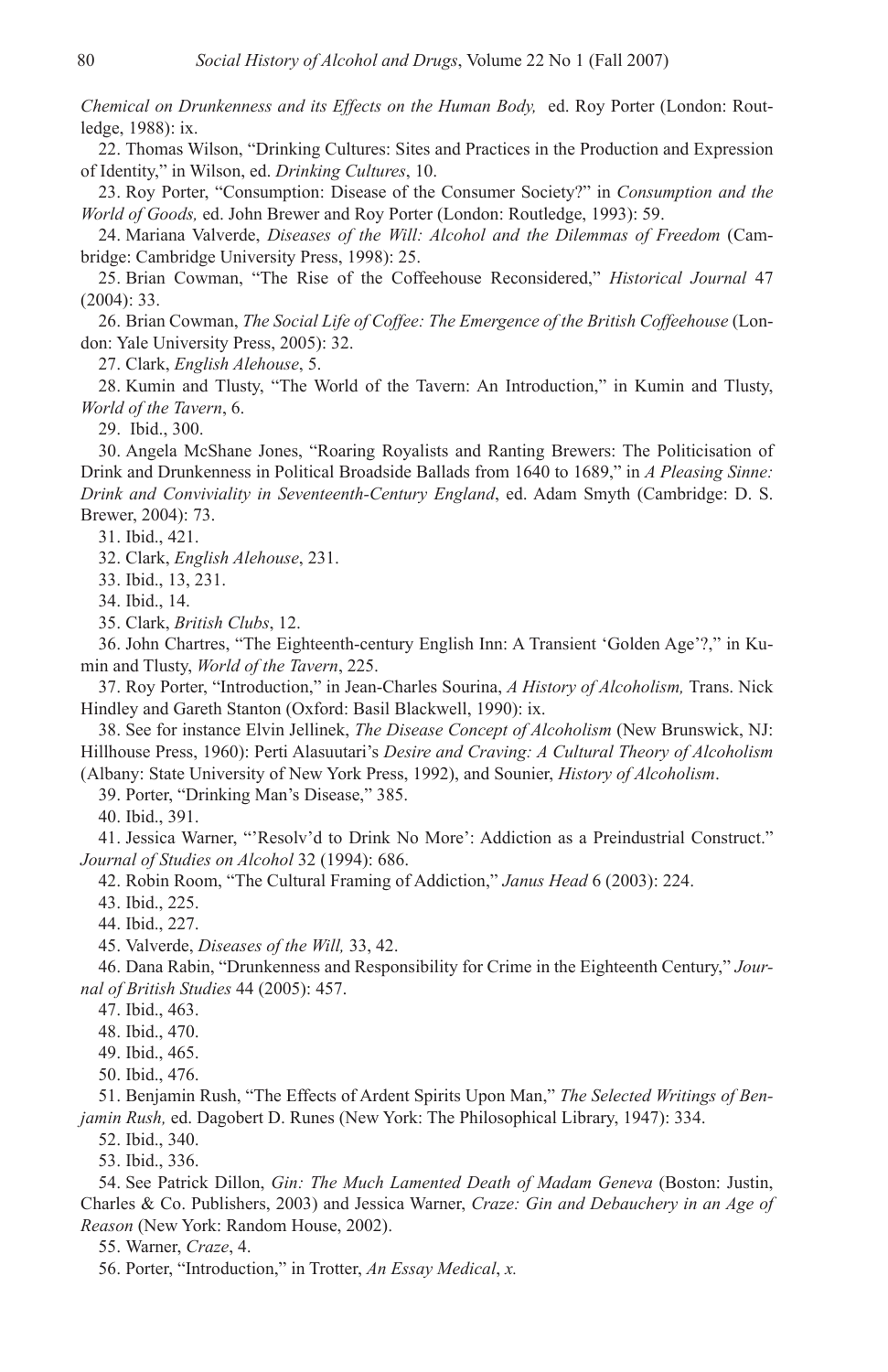57. Porter, "The Drinking Man's Disease," 393.

Clark, *British Clubs*, 12. 58.

59. Ibid., 131.

60. Ibid., 120.

61. Roger L. Emerson, "Select Society (act. 1754–1764)," in Matthew and Harrison, *Oxford Dictionary of National Biography*.

Clark, *British Clubs*, 119. 62.

63. Emerson, "Select Society."

64. Ibid.

65. Ibid. Emerson further notes that "the essays of Lord Shaftesbury, Joseph Addison, and David Hume provided a fruitful source of subject matter, as did current affairs; in 1760, for example, the society debated and condemned the then vexatious issue of giving vales (the tipping of servants). The final question list numbered 158, of which 97 were considered in at least 155 debates held between 1754 and January 1763."

66. John Ingamells, "Ramsay, Allan, of Kinkell (1713–1784)," in Matthew and Harrison, Ox*ford Dictionary of National Biography*.

Clark, *British Clubs* 119. 67.

68. McElroy, 49. Apparently, Hume never spoke, and Adam Smith was said to have spoken only once at a Select Society meeting. Such facts alone should indicate some level of dissatisfaction with the Select Society on their part.

69. Emerson, "Select Society."

70. Quoted in Buchan, 219. Fletcher's views on militias are assessed in his *DNB* entry, which offers the following synopsis: "[Fletcher's] *A Discourse Concerning Militia's and Standing Armies* was published in London in the autumn of 1697, as a contribution to the 'standing army controversy' which broke out on the announcement of the treaty of Ryswick earlier that year." See John Robertson, "Fletcher, Andrew, of Saltoun (1653?–1716)," in Matthew and Harrison, *Oxford Dictionary of National Biography*.

71. Quoted in Buchan, 219. Ferguson's *DNB* entry highlights the centrality of the militia debate to his career: "For many Scots the creation of a citizen militia was a symbol of national pride, which by forbidding highlanders to carry arms, parliament made impossible after the Jacobite rising of 1745. Ferguson was a central figure in the spirited, yet unsuccessful, militia agitation." See Fania Oz-Salzberger, "Ferguson, Adam (1723–1816)," in Matthew and Harrison, *Oxford Dictionary of National Biography*.

72. Oz-Salzberger, "Ferguson."

The most influential account of this process remains Linda Colley's *Britons: Forging the*  73. *Nation, 1707-1837* (New Haven: Yale University Press, 1992). See Chapter 3 "Peripheries" for an especially lucid and compelling discussion of the Scoto-English divide in the mid-century.

74. Emerson, "Select Society."

See McElroy, 34-70 and David Daiches's *The Paradox of Scottish Culture: The Eighteenth-*75. *Century Experience* (London: Oxford University Press, 1964) for such interpretations of the Select Society's cultural role.

76. Emerson, "Select Society."

77. Quoted in Emerson, "Select Society."

78. Quoted in Buchan, Crowded with Genius, 134.

79. Ingamells, "Ramsay, Allan."

Emerson, "Select Society." 80.

81. Rush, "Effects of Ardent Spirits," 338-39.

82. Trotter, An Essay Medical, 10.

83. Ibid., 127.

84. Wilson, "Drinking Cultures," 3.

85. Ibid., 7.

86. Sher, "Poker Club."

87. Charles C. Ludington, "To the king o'er the water': Scotland and claret, c. 1660-1763," *Alcohol: A Social and Cultural History*, 164.

88. Ibid., 13.